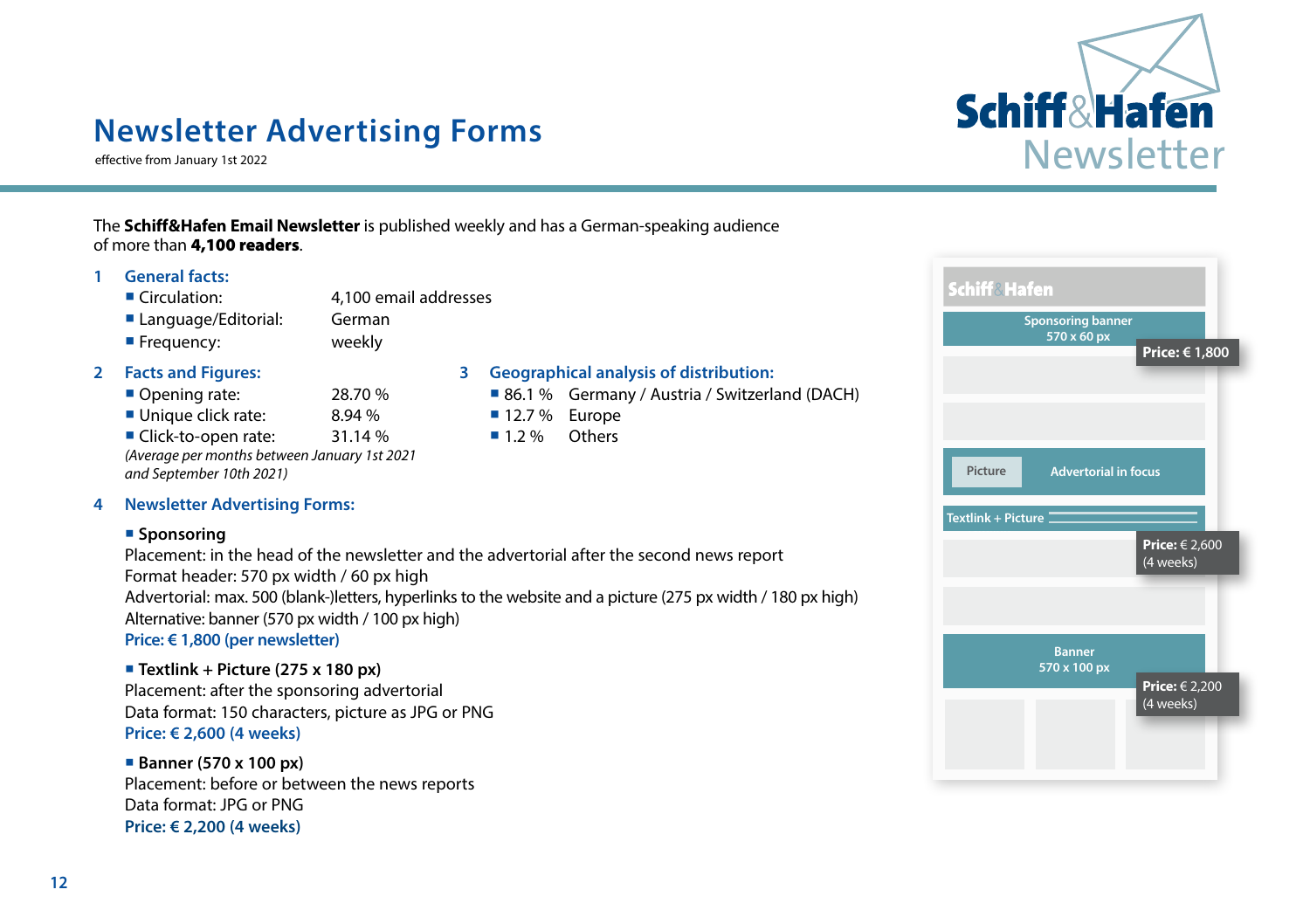## **Sponsored Content**

effective from January 1st 2022

**Schiff&Hafen** 

**Obecur** 

Your sponsored content will be delivered via the regular editorial system and published for a period of six months in an appropriate section of the website. Benefit from this offer and present your products and services in an editorial outfit. You may provide us with up to 300 words and with an image width of 1920 px.

Of course you can also set a direct web link to your website.

#### **1 Occasion:**

- **Product-Service-Presentation**
- Brand Communication
- **Pre-Exhibition Communication**

#### **2 Visualisation:**

- Image Size: 1920 px wide
- Textrate: 300 words
- Duration: 6 months
- Duration on Homepage: 1 month
- Advertisement Identification as Advertorial

#### **3 Price:**

 $\blacksquare$   $\in$  1.800

### **Schiff&Hafen**

NACHRICHTEN THEMEN PUBLIKATIONEN MARITIME ARCHIVES VERANSTALTUNGEN KARRIEI

Startseite > Nachrichten > Schiffbau > MAN Hybrid-Antriebspaket für grönländisches Forschu



Der Neubau mit SILENT F-Einstufung von DNV GL soll 2021 in Dienst gestellt werden (Quelle: Skipsteknisk)

#### SPONSORED CONTENT

### **MAN Hybrid-Antriebspaket für** grönländisches Forschungsschiff

09. Oktober 2019

 $\mathbf{D}$  ie spanische Werft Astilleros Balenciaga S.A. hat im Zusammenhang mit dem Bau eines<br>Forschungsschiffes für das Greenland Institute of Natural Resources ein komplettes MAN-Antriebspaket bestellt. Der Lieferumfang umfasst MAN 27/38- und 175D-Motoren, einen fünfblättrigen MAN Alpha-Propeller sowie Fernsteuerungs- und MAN HyProp-Systeme. Der 61 m lange Trawler mit Eisklasseneinstufung wurde von dem norwegischen Ingenieurbüro Skipsteknisk entworfen. Das Schiff wird mit modernen Forschungs- und Laboreinrichtungen sowie mit Unterkünften für 32 Personen ausgerüstet und soll die wissenschaftlichen Grundlagen für eine nachhaltige Nutzung der Fischbestände in West- und Ostgrönland schaffen. Bei der Zusammenstellung des Antriebspakets spielte laut MAN Energy Solutions insbesondere die Geräuschminimierung eine wichtige Rolle. Demzufolge verfügt das Forschungsschiff über ein dieselmechanisches Antriebskonzept, mit dem 27/38-Motor als Hauptantrieb und den MAN 175D- und D2862-Motoren als Hilfsaggregate. Die 175D- und D2862-Motoren werden doppelt elastisch montiert, um eine SILENT F-Einstufung des Schiffes durch die Klassifikationsgesellschaft DNV GL erfüllen zu können. Der voll integrierte MAN HyProp-ECO-Frequenzantrieb für das DE-Betriebssystem steuert den Antrieb des fünfblättrigen Alpha-Propellers. Beide Hilfsaggregate sind ebenfalls doppelt elastisch